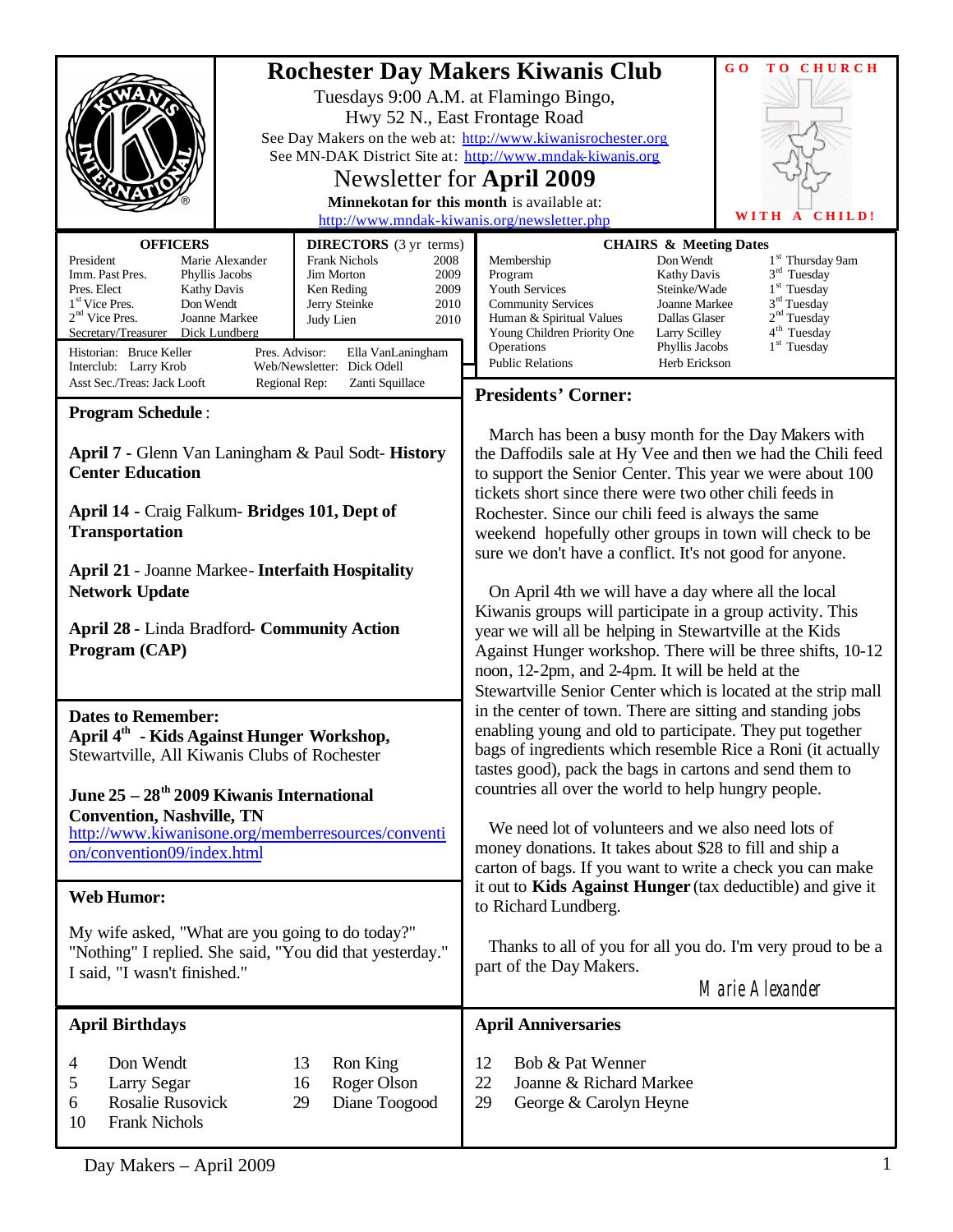#### **Secretary/Treasurers Report -March'09**

| <b>Bank Balance 2/28/09:</b>   |    | \$18,496.72 |
|--------------------------------|----|-------------|
| <b>Administrative Account:</b> |    | \$16,487.50 |
| Service Account:               |    | \$1,687.96  |
| Hockey/YCPO:                   | S. | 156.60      |
| <b>Bike Repair:</b>            | S. | 164.66      |

**Day Makers on leave:** Merlyn Jeche, Ron King, Sara King, Rosalie Rusovick

**February Service Hour Statistics:** 1009 hours by 49 members, 60% Participation.

## **March 10, 2009 Board Meeting Highlights:**

The Board discussed whether or not the club should sign a letter of support for the Southeast Minnesota Rail Alliance. No action was taken.

The board discussed providing up to \$350, to combine with funds left over from the Chanhassen trip, for a projection screen. No action was taken.

The board decided to have a group of members investigate the need for a projection screen, and propose a possible solution if there is a need.

## **COMMITTEE REPORTS**

**Membership -** No one was able to attend the membership workshop put on by the district. We have two new members in the pipeline, and are working on more. The membership picture book is being brought up to date.

**Program -** Operations- The "Outback Steakhouse" fund raiser is under investigation. We can have up to 100 people and will get back \$5 per attendee.

### **Public Relations -**

Community Service- The committee is working on the service project list.

**Human & Spiritual Values -** YCPO- There was not "Souper Bowl Saturday" this year. They could not find a venue large enough. The bowls will be given away at "Family Fun Night". The "Family Fun Night" planning meetings are underway.

**Youth Services-** The scholarship process is underway at Century High School. Our clubs involvement in the Key Club meetings is being revised.

Continued  $\rightarrow$ 

The Key Club will now have officer meetings in addition to club meetings. Key Club membership is down. The Key Club Spring Rally will be well attended. At least two Century Key Club members will attend the Key Club International Convention.

 **Richard Lundberg,** Secy/Treasurer

#### **Daffodil Days:**

 The Kiwanis Day Makers again this year provided the staffing for the American Cancer Society Daffodil Days fund raiser at Hy-Vee North. The event was Wednesday through Sunday (March  $11 - 15$ ). Thirty club members volunteered over 90 hours to support the fund raiser. Even with the economy at a low, the American Cancer Society supporters came out and supported us as they always do.

 We set a new high for donations this year. A special thanks to the management at Hy-Vee North for their support. We had a great location for our booth and the staff was very helpful.

# Larry Krob

Smiling Gene Kivi and wife Mary get the job done ….sell, sell, sell. They lucked out and got a warm day to sell unlike Merle and Jean Dunn. "It was so cold."



### **Membership:**

 The membership committee meeting is held every 1st Thursday. These breakfast meetings are held at Blondells on the second floor at 9:00. March's meeting had 9 people show up which led to some lively discussion not only about membership, but about other items as well. You don't have to be on the committee to attend. I think you'll enjoy the camaraderie so come and enjoy.

 We want to welcome Jim Cook to Kiwanis. I'm sure he will enjoy Kiwanis along with the rest of us. Don Wendt